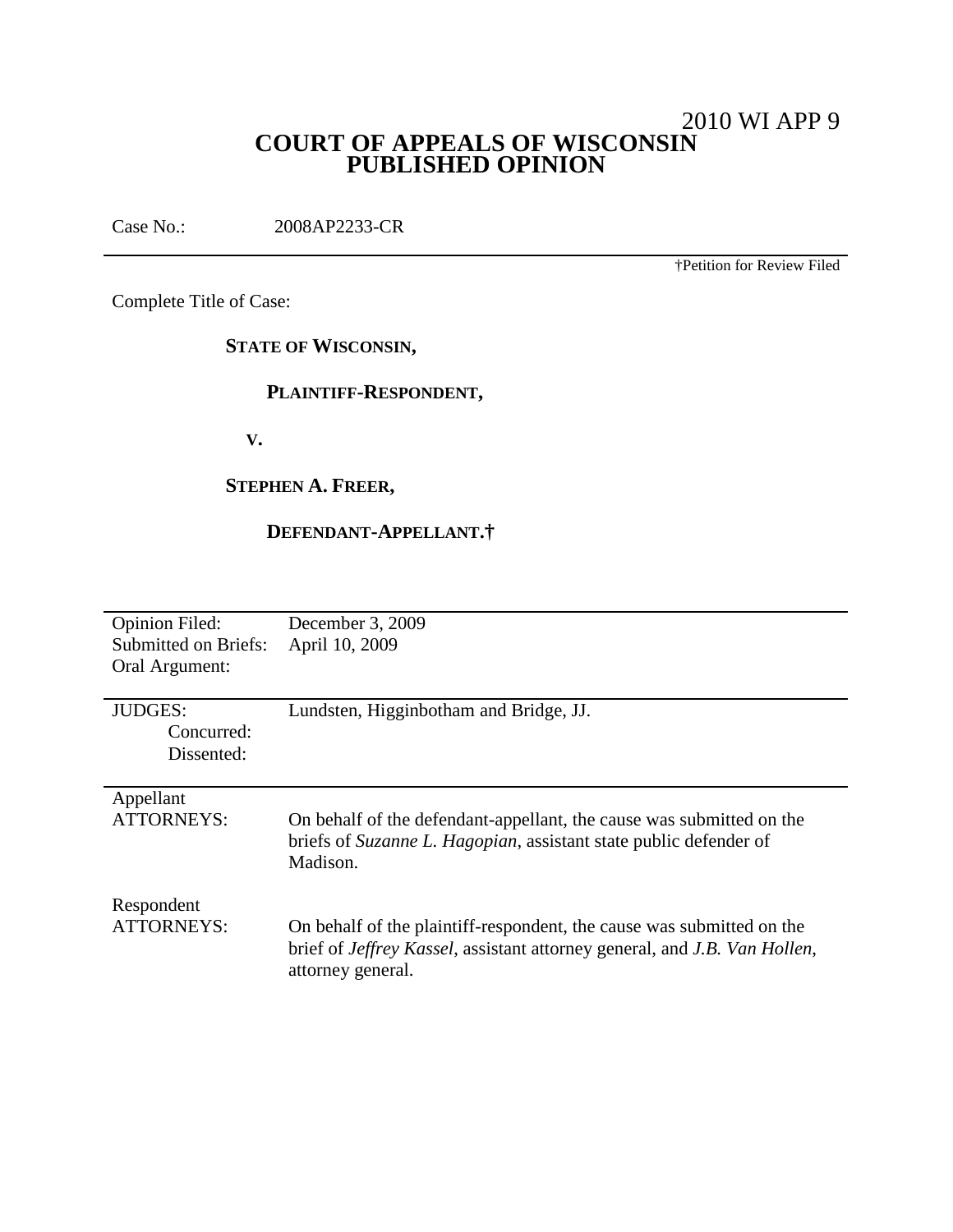# **2010 WI App 9**

## **COURT OF APPEALS DECISION DATED AND FILED**

### **December 3, 2009**

**David R. Schanker Clerk of Court of Appeals**

# **NOTICE**

**This opinion is subject to further editing. If published, the official version will appear in the bound volume of the Official Reports.**

**A party may file with the Supreme Court a petition to review an adverse decision by the Court of Appeals.** *See* **WIS. STAT. § 808.10 and RULE 809.62.**

**Appeal No. 2008AP2233-CR Cir. Ct. No. 2006CF2181**

### **STATE OF WISCONSIN IN COURT OF APPEALS**

**STATE OF WISCONSIN,**

**PLAINTIFF-RESPONDENT,**

**V.**

**STEPHEN A. FREER,**

**DEFENDANT-APPELLANT.**

APPEAL from a judgment and an order of the circuit court for Dane County: DANIEL R. MOESER, Judge. *Affirmed*.

Before Lundsten, Higginbotham and Bridge, JJ.

¶1 HIGGINBOTHAM, J. Stephen Freer appeals a circuit court order denying his motion to dismiss and a judgment of conviction entered on a jury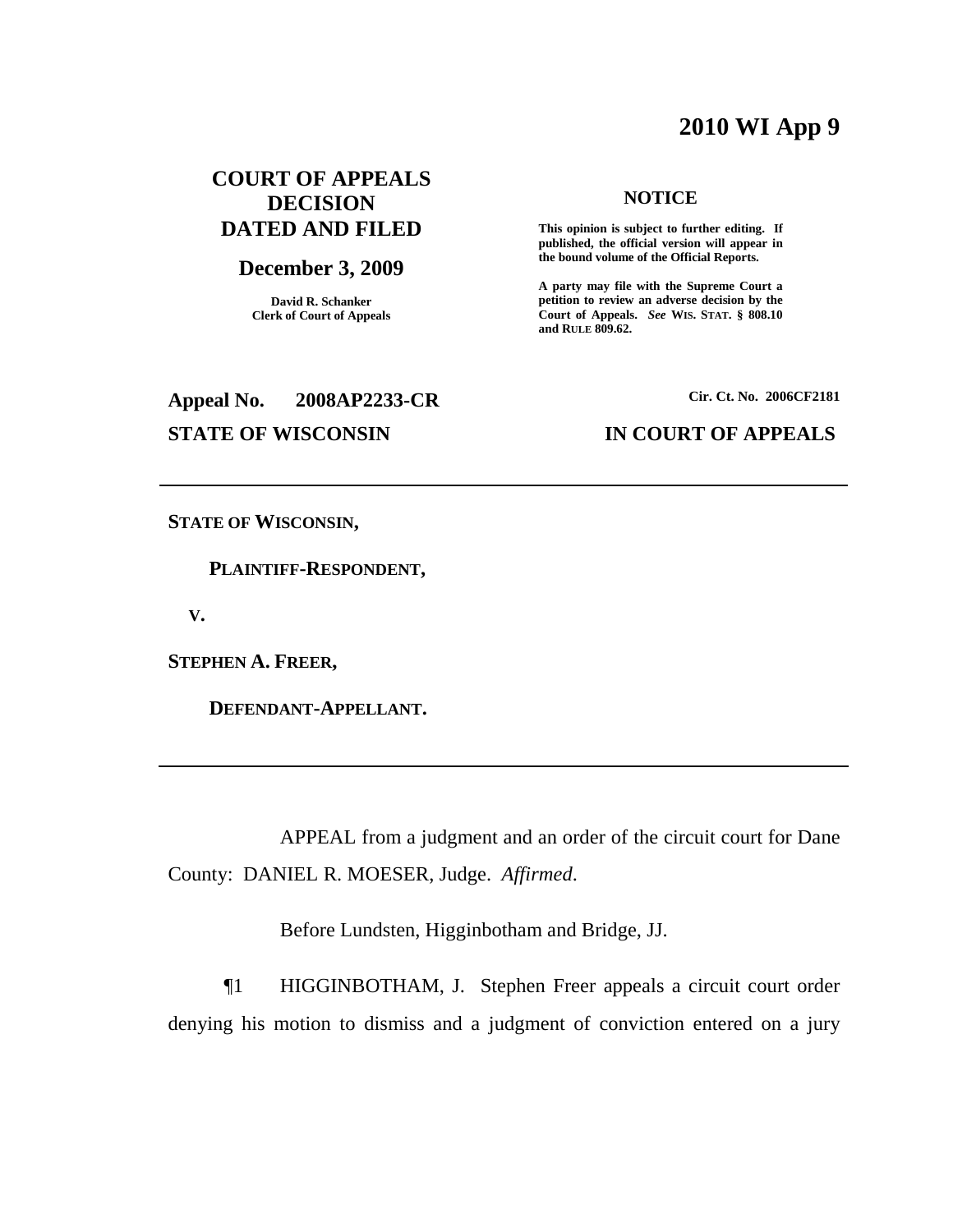verdict for misdemeanor intimidation of a crime victim contrary to WIS. STAT. § 940.44(2)  $(2007-08)$ ,<sup>1</sup> and felony bail jumping. Freer contends that the State failed to prove the crime because the victim intimidation statute plainly excludes from its reach the scenario here, an act of intimidation that occurs after a complaint has been sought. We reject Freer's interpretation of § 940.44(2), and affirm.

### **BACKGROUND**

¶2 The relevant facts are undisputed. Freer was involved in an altercation with the entertainer Truly Remarkable Loon outside Loon's home on Madison's near east side. Loon reported the incident and Freer received a citation for disorderly conduct.

<sup>&</sup>lt;sup>1</sup> WISCONSIN STAT. § 940.44 (2007-08) provides as follows:

<sup>[</sup>W]hoever knowingly and maliciously prevents or dissuades, or who attempts to so prevent or dissuade, another person who has been the victim of any crime or who is acting on behalf of the victim from doing any of the following is guilty of a Class A misdemeanor:

**<sup>(1)</sup>** Making any report of the victimization to any peace officer or state, local or federal law enforcement or prosecuting agency, or to any judge.

**<sup>(2)</sup>** Causing a complaint, indictment or information to be sought and prosecuted and assisting in the prosecution thereof.

**<sup>(3)</sup>** Arresting or causing or seeking the arrest of any person in connection with the victimization.

All references to the Wisconsin Statutes are to the 2007-08 version unless otherwise noted.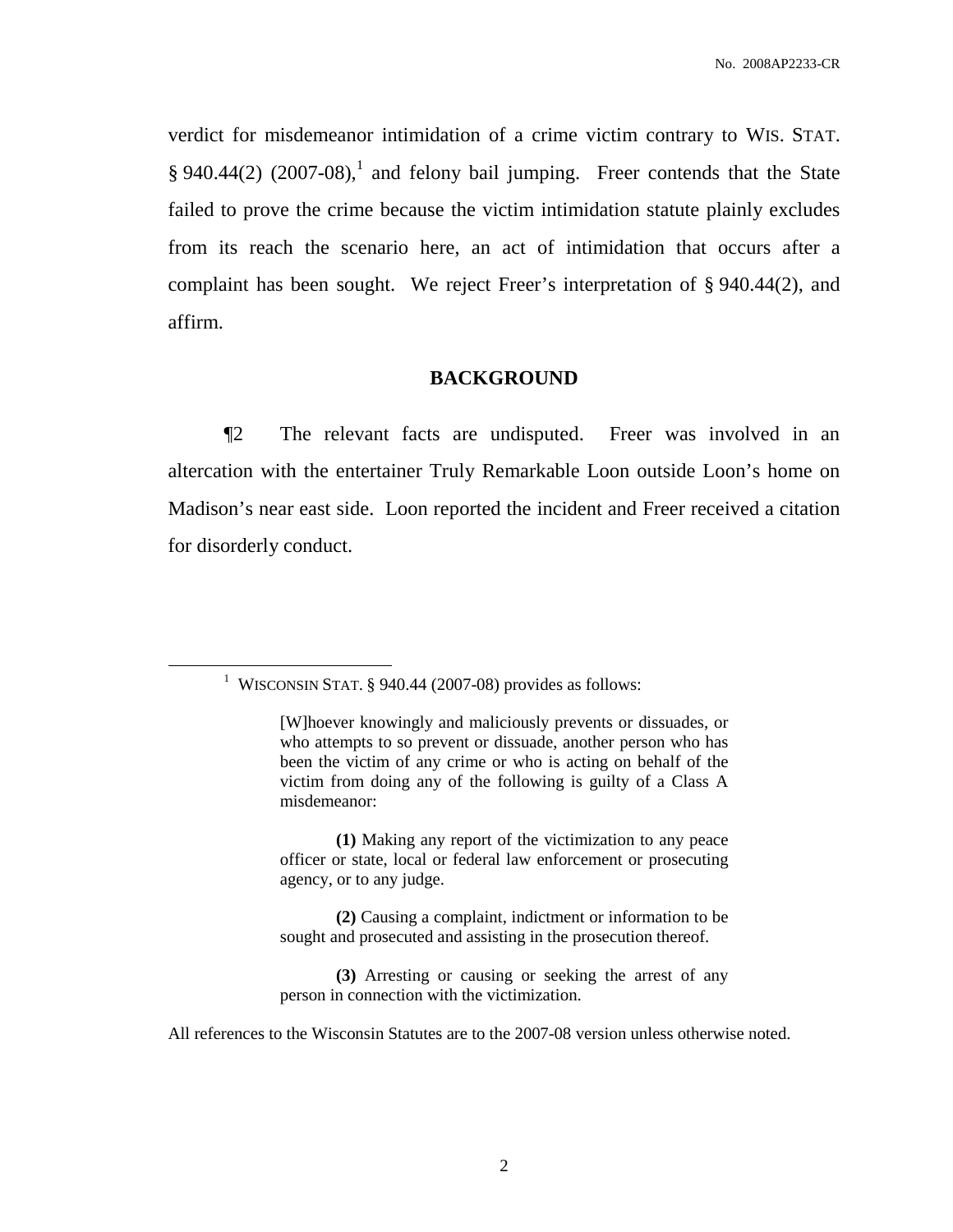No. 2008AP2233-CR

¶3 The same day the criminal complaint was filed charging Freer with disorderly conduct, Freer left a voice message on the answering machine of a friend of Loon's who frequently hires Loon to perform at community events. In the message, Freer describes in a rambling manner the altercation with Loon, and accuses Loon of misconduct. He further states that Loon's alleged conduct is widely known, and that "the community" is gathering evidence against Loon to be brought to the media's attention. Freer declares that the community is "outraged [at Loon's] unjustified denunciation" of Freer, and adds that if Loon wants to "get into a spitting contest … then we're gonna go ahead and take [Loon's alleged misconduct] to the public arena." If Loon wants "to denounce people in an unjustified way," says Freer, "he will find … justified denunciation of his … own [misconduct]." It is undisputed that this alleged act of intimidation did not occur in time to prevent or dissuade Loon from "causing a complaint to be sought."

¶4 Based on this alleged threat, Freer was also charged with intimidating a victim pursuant to WIS. STAT. § 940.44(2), and felony bail jumping pursuant to WIS. STAT. § 946.49(1)(b). Freer moved to dismiss these additional charges, making the same arguments he makes on appeal. The court denied the motion to dismiss, and the case went to trial. A jury found Freer guilty on both counts. Freer appeals the order denying his motion to dismiss, and the judgment of conviction.

### **DISCUSSION**

¶5 This case requires us to interpret the misdemeanor victim intimidation statute, WIS. STAT. § 940.44, to determine whether it proscribes the intimidating act for which Freer was convicted, a question of statutory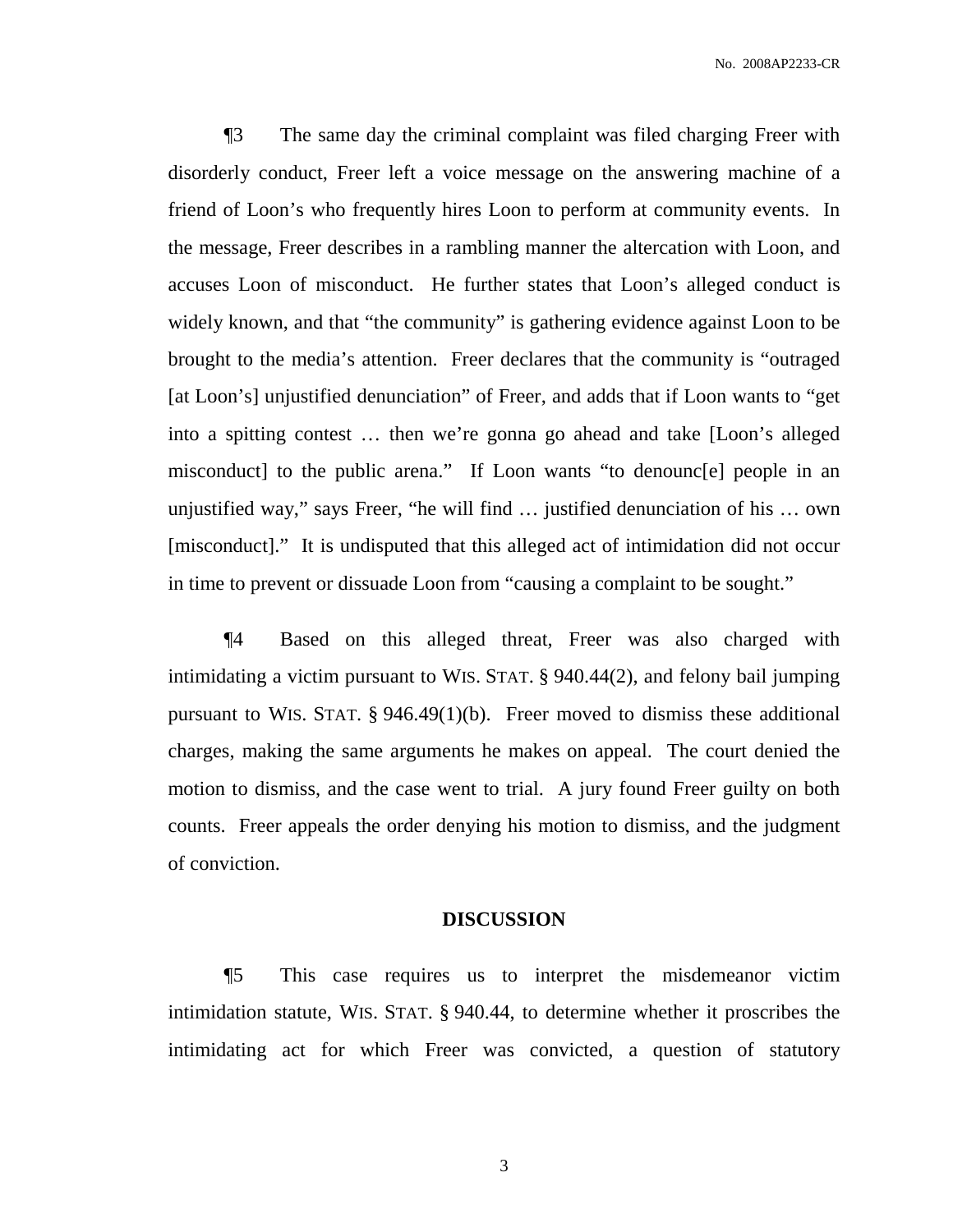interpretation subject to de novo review. *See State v. Long*, 2009 WI 36, ¶20, 317 Wis. 2d 92, 765 N.W.2d 557.

¶6 When interpreting a statute, we begin with the statutory language. *State ex rel. Kalal v. Circuit Court for Dane County*, 2004 WI 58, ¶45, 271 Wis. 2d 633, 681 N.W.2d 110. If the meaning of the statute is plain, we ordinarily stop the inquiry and apply that meaning. *Id.* We interpret statutory language "in the context in which it is used; not in isolation but as part of a whole; in relation to the language of surrounding closely-related statutes; and reasonably, to avoid absurd or unreasonable results." *Id*., ¶46. "If this process of analysis yields a plain, clear statutory meaning, then there is no ambiguity, and the statute is applied according to this ascertainment of its meaning." *Id*. (citation omitted). A statute is ambiguous only if reasonably well-informed persons could interpret its meaning in two or more senses. *Id*., ¶47. When the statutory language is ambiguous, we may consult extrinsic sources of interpretation, such as legislative history. *Id*., ¶48. The purpose of statutory interpretation is to give full effect to the policy choices of the legislature. *See id*., ¶44.

¶7 WISCONSIN STAT. § 940.44(2) prohibits a person from "knowingly and maliciously prevent[ing] or dissuad[ing], or … attempt[ing] to so prevent or dissuade" a victim of a crime or a person acting on their behalf from "[c]ausing a complaint, indictment or information to be sought *and* prosecuted *and* assisting in the prosecution thereof." (Emphasis added.) It is the legislature's use of "and" in this statute that is at the heart of Freer's argument.

¶8 Freer contends that the act of intimidation must prevent or dissuade or attempt to prevent or dissuade a victim of all three of the following:

• Causing a complaint, indictment or information to be sought.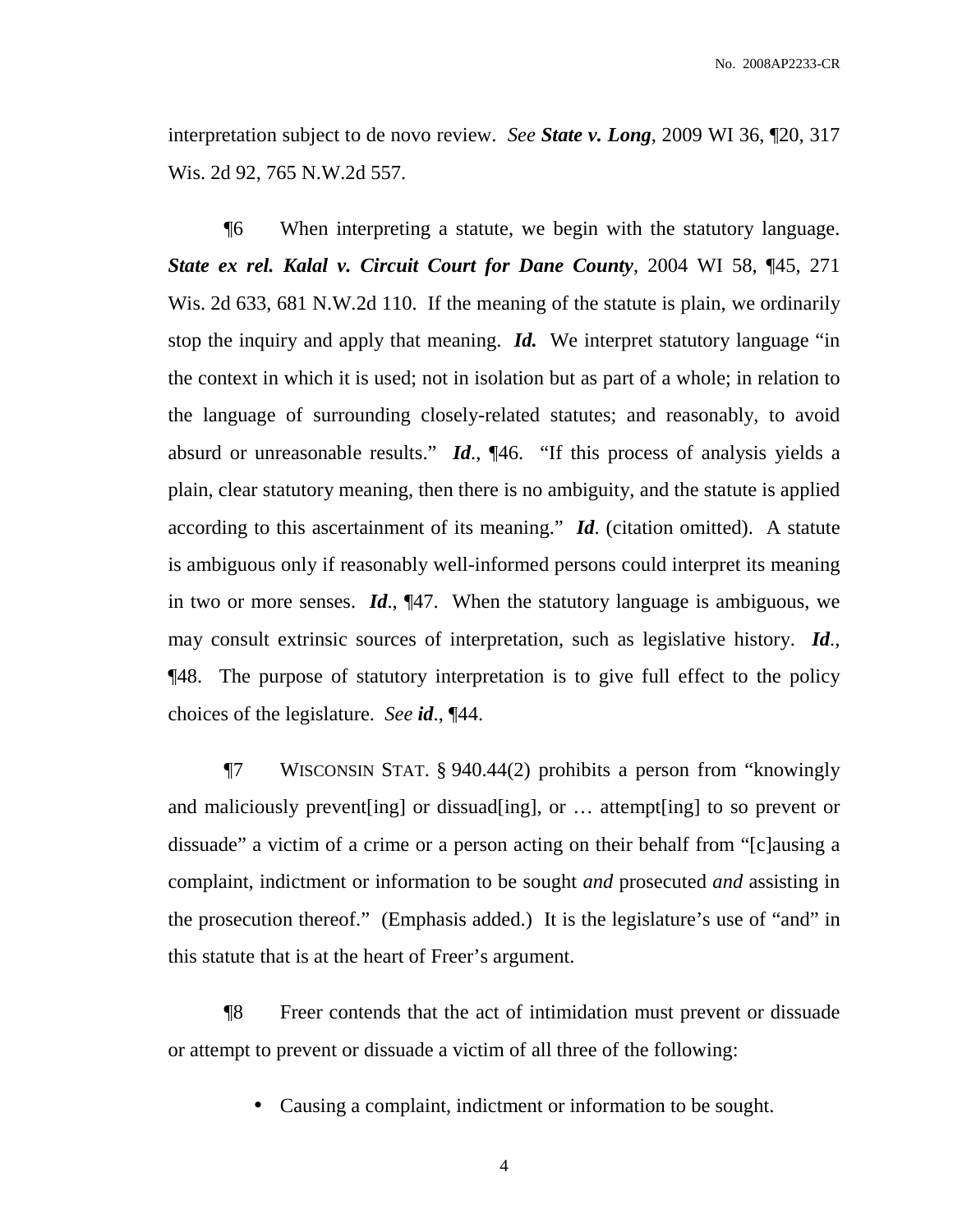- Causing a complaint, indictment or information to be prosecuted.
- Assisting in the prosecution.

This is the correct reading of the statute, maintains Freer, because these three actions are connected with the conjunctive "and," not the disjunctive "or." Thus, according to Freer, the State failed to prove the crime of intimidation of a victim because the alleged act of intimidation occurred *after* Loon caused a complaint to be sought. $^{2}$ 

¶9 The State asserts that Freer's interpretation of the victim intimidation statute means that it would punish some acts of intimidation while leaving others unpunished based solely on when the act is committed, a manifestly absurd result. The State also maintains that Freer's interpretation renders portions of the statute surplusage because any attempt to dissuade a victim from causing a complaint to be filed would, by definition, be an attempt to prevent the victim from "assisting in the prosecution."

¶10 The State also contends that the word "and" does not always carry a conjunctive meaning when used to string together multiple items in a statute. Citing *State ex rel. Wis. Dry Milk Co. v. Circuit Court for Dodge County*, 176 Wis. 198, 204, 186 N.W.732 (1922), *State v. Wester*, 691 N.W.2d 536, 540-41 (Neb. 2005), and other cases, *see, e.g. State v. Duychak*, 133 Wis. 2d 307, 317, 395 N.W.2d 795 (Ct. App. 1986), the State urges that we read "and" in the

 $2$  Freer asserts that Loon caused a complaint to be sought against him when Loon reported the incident to the police later that day and the police issued a misdemeanor citation for disorderly conduct. The State does not dispute this assertion.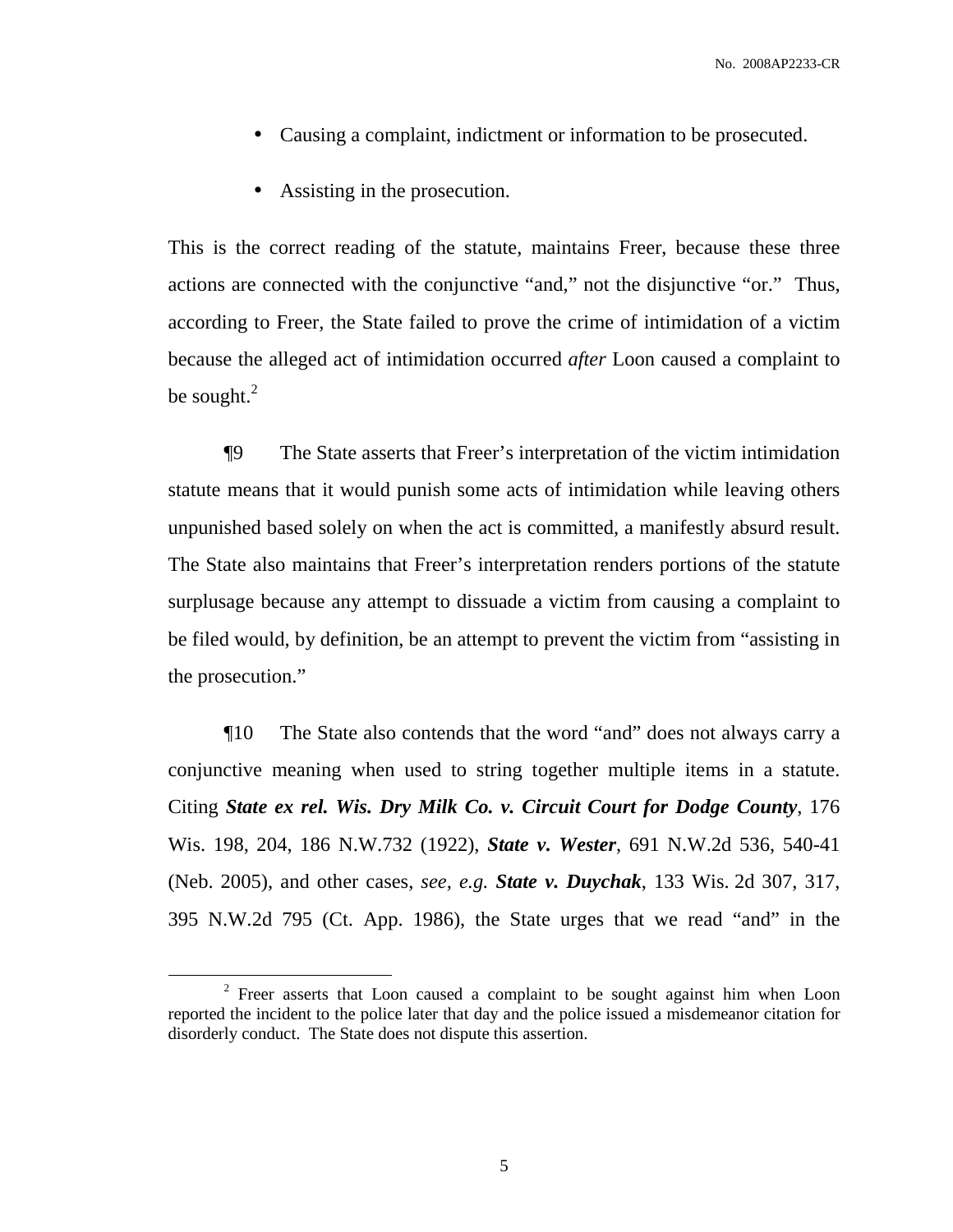disjunctive in WIS. STAT. § 940.44(2). The State argues that such a reading is consistent with the legislative intent of § 940.44(2) expressed in the context, purpose and legislative history of the statute.

¶11 Freer responds that his reading of the statute would not result in punishing some acts of intimidation while leaving others unpunished because acts occurring after the victim has caused a complaint to be sought could be prosecuted under the witness intimidation statute, WIS. STAT.  $\S$  940.42.<sup>3</sup> Freer notes that the witness statute extends to "putative witnesses" pursuant to *State v. Mendez*, 157 Wis. 2d 289, 295-96, 459 N.W.2d 578 (Ct. App. 1990), which would include most, if not all, crime victims.

¶12 Freer further argues that we must presume that the legislature did not intend "and" to be read disjunctively—i.e., to have the same meaning as "or" because the legislature used the word "or" in other subsections of WIS. STAT. § 940.44. *See Graziano v. Town of Long Lake*, 191 Wis. 2d 812, 822, 530 N.W.2d 55 (Ct. App. 1995) ("[W]here the legislature uses similar but different terms in a statute, particularly within the same section, we may presume it intended the terms to have different meanings."). Freer notes that subsections (1) and (3) of  $\S 940.44$ , unlike  $\S 940.44(2)$ , use "or" when listing multiple items constituting victim intimidation:

> **(1)** Making any report of the victimization to any peace officer or state, local or federal law enforcement or prosecuting agency, or to any judge.

<sup>&</sup>lt;sup>3</sup> WISCONSIN STAT. § 940.42 provides that "whoever knowingly and maliciously prevents or dissuades, or who attempts to so prevent or dissuade any witness from attending or giving testimony at any trial, proceeding or inquiry authorized by law, is guilty of a Class A misdemeanor."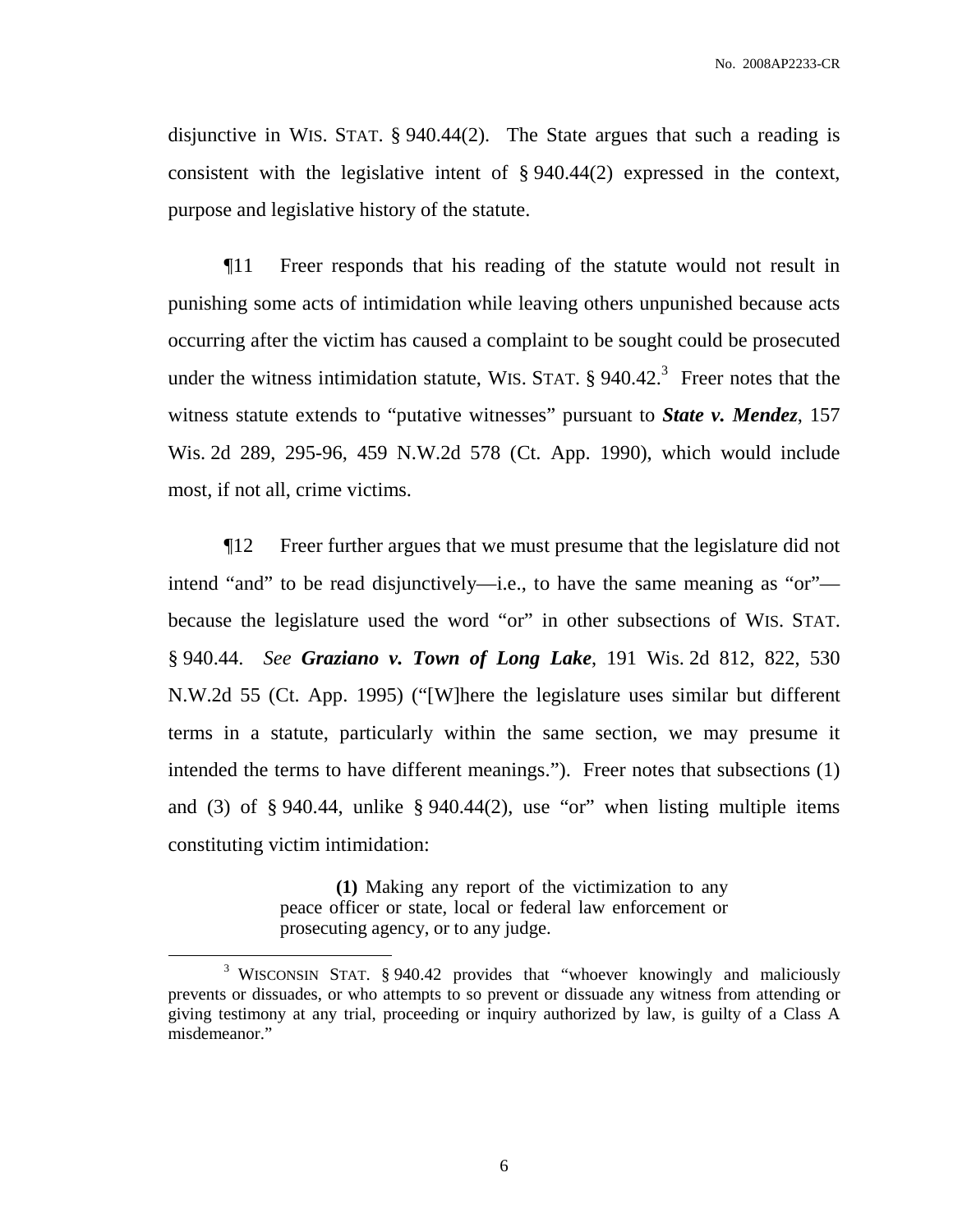**(3)** Arresting or causing or seeking the arrest of any person in connection with the victimization.

**….**

Had the legislature intended "and" to mean "or" in subsection (2), argues Freer, it would have used "or" as it did in subsections (1) and (3).

¶13 We conclude that WIS. STAT. § 940.44(2), the victim intimidation statute, is ambiguous. First, as the State points out, "and" in statutes is not always interpreted as a conjunctive term. *See Duychak*, 133 Wis. 2d at 317, and *Wester*, 691 N.W.2d at 41. Indeed, this is not a new idea in Wisconsin. *See State ex rel. Wis. Dry Milk Co.*, 176 Wis. at 204 ("It is a familiar rule of construction that the words 'or' and 'and' are often used incorrectly, and that where a strict reading would render the sense dubious one may be read in place of the other, in deference to the meaning of the context.") (citations omitted).

¶14 We acknowledge, as Freer argues, that modern sources of authority appear to be generally less inclined to interpret "and" in the disjunctive. *Compare* 1A Singer, SUTHERLAND STATUTORY CONSTRUCTION § 21.14 p. 20 (5th ed. Cum. Supp. 2001) (the "strict meaning" of "and" and "or" "should be followed when their accurate reading does not render the sense of the statute confusing and there is no clear legislative intent to have the words not mean what they strictly should") *and State ex rel. Rich v. Steiner*, 160 Wis. 175, 177-78, 151 N.W.256 (1915) ("strict meaning" of "and" and "or" should be "more readily departed from other words" because the statutes have become "infected" by popular misuse of "and" and "or"). Nonetheless, it remains true that the legislature has a history of using "and" when the context shows it means "or."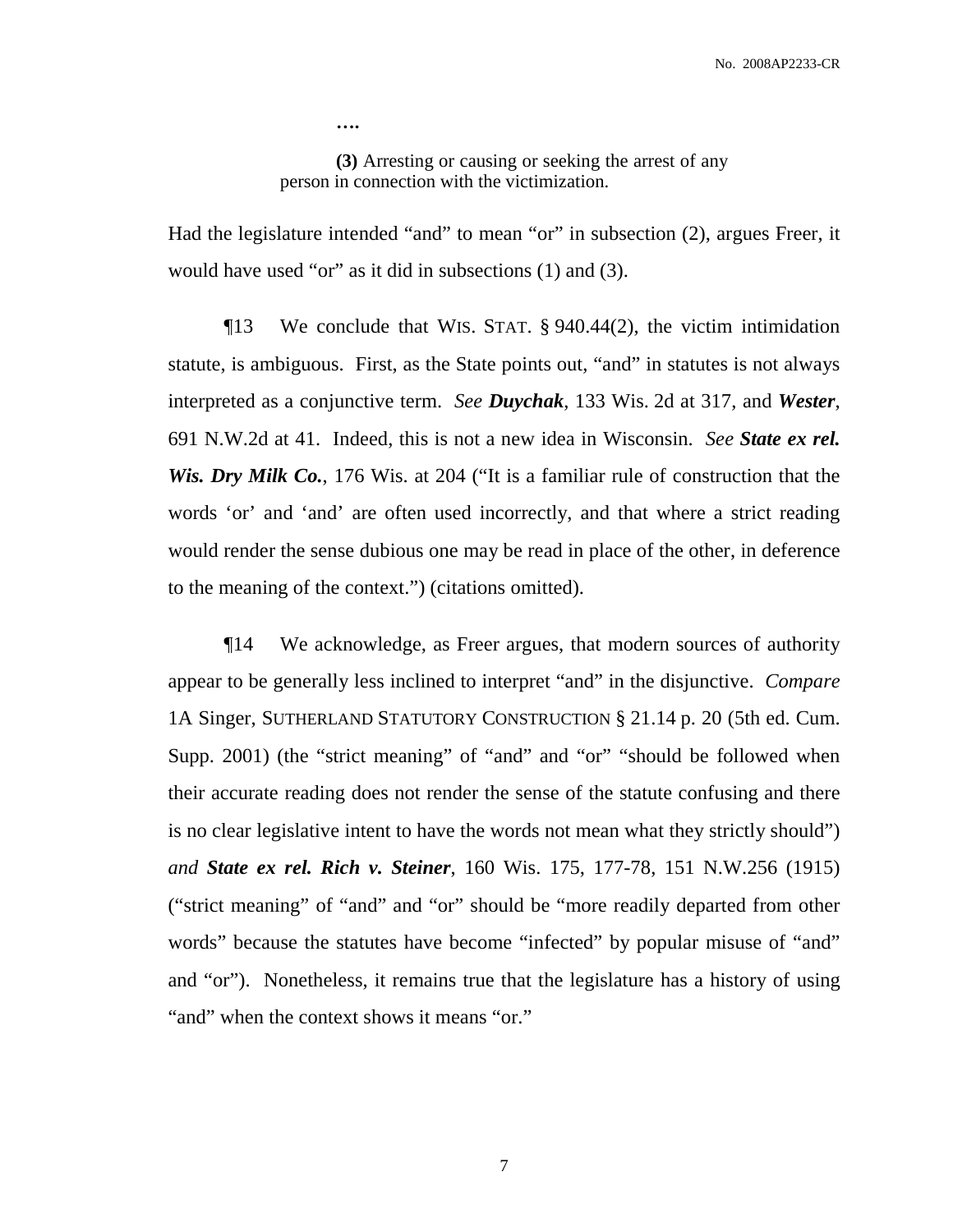¶15 Second, Freer is wrong when he argues that his interpretation of the victim intimidation statute does not leave gaps. Freer's interpretation of the statutory scheme created by the victim intimidation statute and the witness intimidation statute is less plausible on closer examination. It may be, as Freer suggests, that all victims are "putative witnesses" under *Mendez*, and therefore subject to the protection of the witness intimidation statute. However, regardless of *Mendez*, certain acts of victim intimidation fall outside the coverage of the witness statute and would be beyond the reach of either statute under Freer's interpretation. For example, suppose a defendant is charged with child sexual assault and, thereafter, threatens to harm the victim if she tells investigators about evidence showing that the defendant is a pedophile, such as the location of his child pornography. Under Freer's interpretation, this conduct would not be covered by either the victim statute or the witness statute. It would not be covered by the victim statute because the threat occurred after charging. It would not be covered by the witness statute because the threat was not intended to prevent or dissuade the child from testifying.

¶16 So far as we can discern, the above hypothetical could not be prosecuted as witness intimidation. In *Mendez*, for example, the defendant committed a robbery, and threatened to kill the victim if she reported the crime to police. *See Mendez*, 157 Wis. 2d 291-92. While Mendez's threat was not specifically intended to prevent the victim from testifying at trial, we upheld Mendez's conviction under the witness intimidation statute, WIS. STAT. § 940.42, because an inevitable result of his preventing a victim from reporting the crime would have been that she would never have testified against Mendez at a trial. *See id.* at 295-96. By contrast, the act of intimidation in our hypothetical would not have had the effect of preventing the victim from appearing as a witness at trial.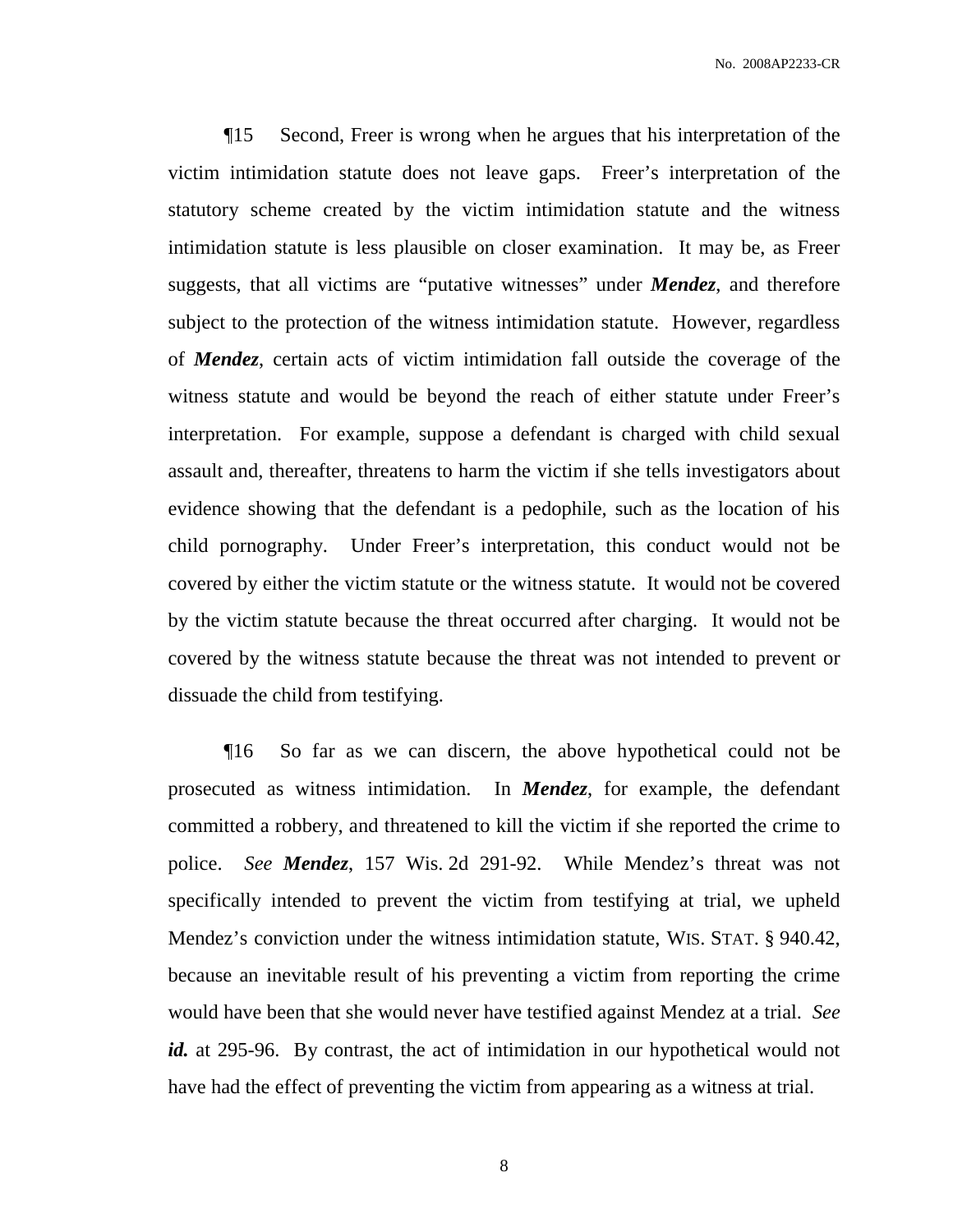¶17 Third, Freer's interpretation of the victim intimidation statute would render other language in the statute surplusage. Freer's view that WIS. STAT. § 940.44(2) is unavailable once a complaint has been sought renders the entire subsection surplusage. A complaint is sought when an alleged victim reports a crime to law enforcement. However, subsection (1) of the victim intimidation statute prohibits attempts to prevent or dissuade a victim from reporting a crime to a law enforcement officer. Freer's reading of subsection (2) of the statute as not applying after a complaint has been sought would thus prohibit the same acts prohibited by subsection (1).

¶18 In the same vein, restricting the application of the victim intimidation statute to conduct occurring before the victim reports the crime results in prohibiting a victim from assisting in the prosecution of the crime. This construction renders the part of subsection (2) prohibiting a person from dissuading a victim from "assisting in the prosecution" surplusage. WIS. STAT.  $§$  940.44(2).

¶19 To sum up, the gap in coverage, combined with the fact that the legislature has sometimes used the term "and" when it meant the disjunctive "or," and the fact that Freer's interpretation would render parts of the victim intimidation statute surplusage, leads us to conclude that the victim intimidation statute is ambiguous.

¶20 Having concluded that WIS. STAT. § 940.44(2), the victim intimidation statute, is ambiguous, we resort to extrinsic sources, namely, the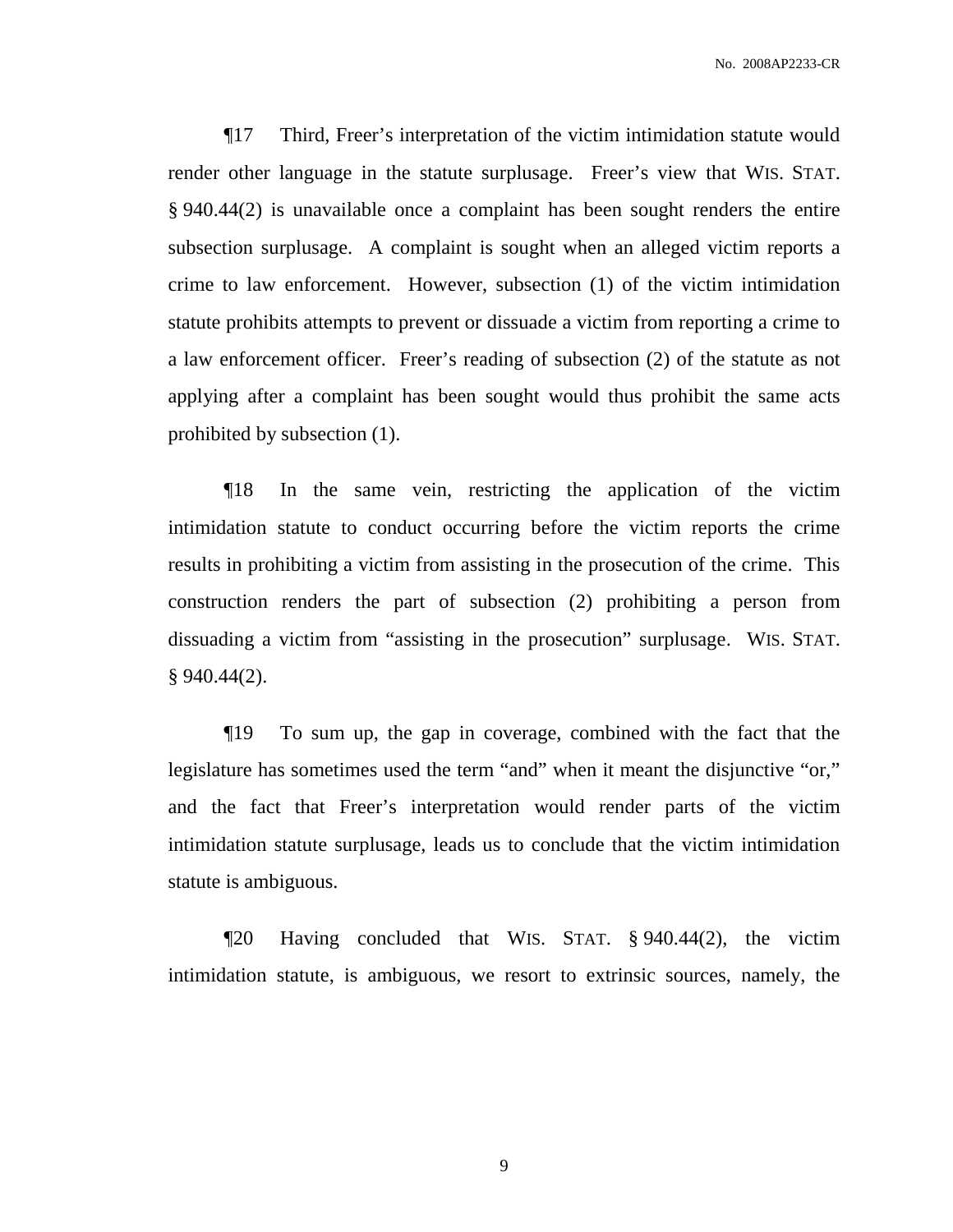statute's legislative history. 4 *See Kalal*, 271 Wis. 2d 633, ¶¶48, 51. WISCONSIN STAT. §§ 940.41 through 940.49, the victim and witness intimidation statutes, were created by 1981, Wis. Laws ch. 118. *See* 1981 Wis. Laws, ch. 118, § 4. The bill adopted by the legislature included an analysis of the Legislative Reference Bureau ("LRB analysis"), which reads in part: "This proposal creates a series of crimes relating to intimidating witnesses and crime victims. A person who maliciously prevents or dissuades … a crime victim from making a report, assisting the prosecution *or* seeking an arrest will be guilty of a Class A misdemeanor." LRB Analysis, 1981 Assembly Bill 398, LRB-0921/2, in Drafting File of 1981 Wis. Laws, ch. 118 (emphasis added).

¶21 The LRB analysis of the bill explains that a person who maliciously prevents or dissuades a crime victim from doing any one of three things—making a report, assisting the prosecution or seeking an arrest—would be guilty of misdemeanor intimidation of a victim. LRB Analysis, Drafting file of 1981 Wis. Laws, ch. 118. As the State correctly asserts, these three activities coincide with the three subsections of WIS. STAT. § 940.44: preventing or dissuading a victim from (a) "making a report" refers to § 940.44(1) ("[m]aking any report of the

 $4$  Consideration of legislative history appears to be particularly fitting when a statutory interpretation turns on whether to apply a conjunctive or disjunctive meaning to the words "and" or "or"; multiple sources of authority state that "and" is to be given its usual, conjunctive meaning and "or" is be read in the disjunctive *unless such an interpretation would be contrary to the legislative intent*. *See State v. Duychak*, 133 Wis. 2d 307, 317, 395 N.W.2d 795 (Ct. App. 1986) ("and" and "or" may be substituted for each other when such a reading is consistent with legislative intent); *State v. Wester*, 691 N.W.2d 536, 540-41 (Neb. 2005) ("and" may be read as "or" and vice versa "if to do so is necessary … to effectuate the intention of the Legislature"); 1A Singer, SUTHERLAND STATUTORY CONSTRUCTION § 21.14 p. 20 (5th ed. Cum. Supp. 2001) ("courts have generally said that ["and" and "or"] are interchangeable and that one may be substituted for the other, if consistent with the legislative intent."). This formulation suggests at the very least that, when determining whether to read "and" or "or" conjunctively or disjunctively in a statute, the inquiry should not end with the plain meaning of these terms.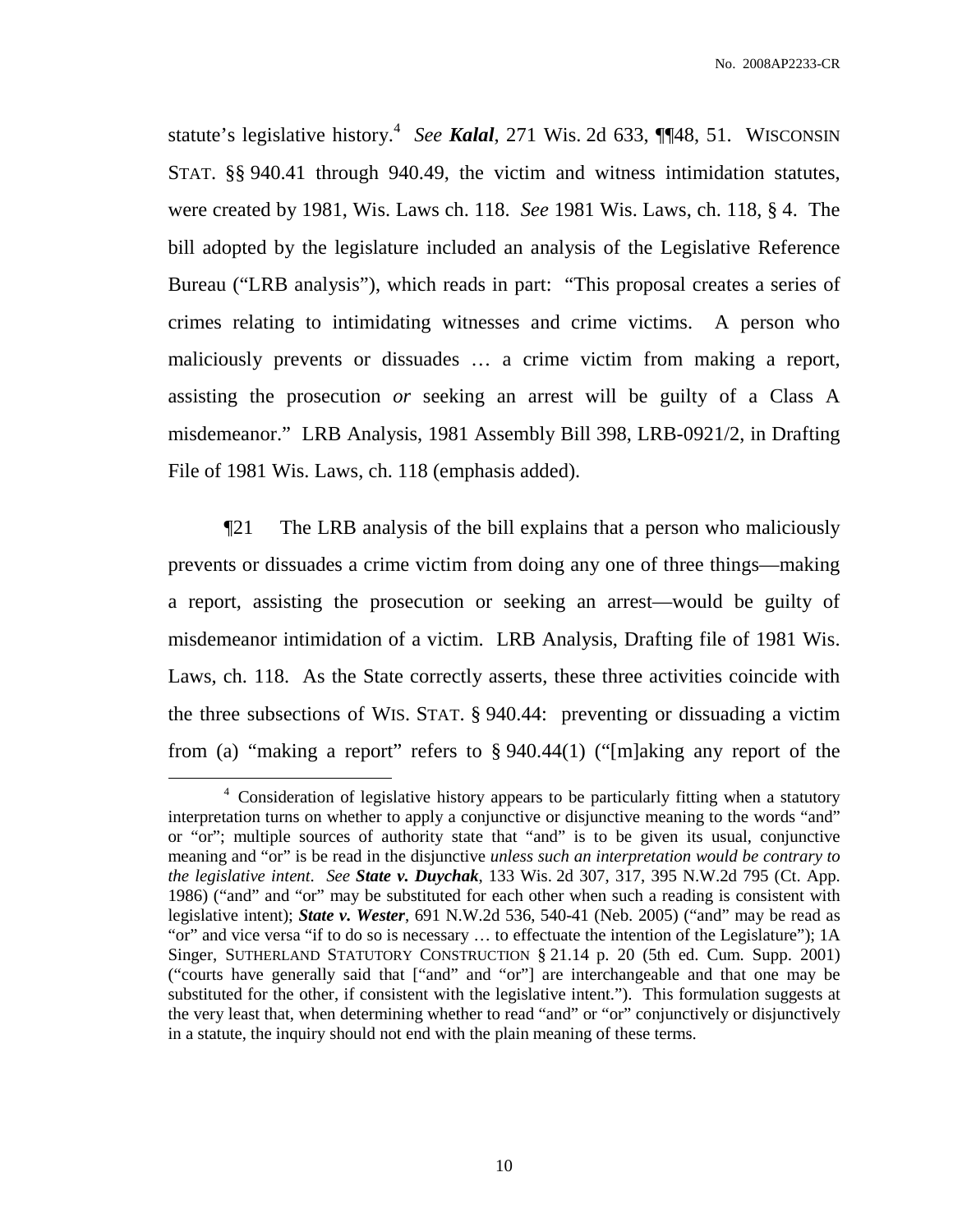victimization to any peace officer or state, local or federal law enforcement or prosecuting agency, or to any judge"); (b) "assisting in the prosecution" refers to  $\S 940.44(2)$ ; and (c) "seeking an arrest" refers to  $\S 940.44(3)$  ("[a]rresting or causing or seeking the arrest of any person in connection with the victimization").

¶22 The LRB's analysis of a bill is printed with and displayed on the bill when it is introduced in the legislature; as such, it is indicative of legislative intent. *See Dairyland Greyhound Park, Inc. v. Doyle*, 2006 WI 107, ¶32, 295 Wis. 2d 1, 719 N.W.2d 408. The LRB analysis of the crime victim and witness intimidation bill adopted by the legislature generally describes WIS. STAT. § 940.44(2) as prohibiting the preventing or dissuading of a victim from "assisting in the prosecution." It thus appears from the LRB analysis that the legislature intended "causing a complaint … to be sought and prosecuted" to be an example of the broader category of assistance identified in § 940.44(2), "assisting in the prosecution."

¶23 The LRB analysis is contrary to Freer's theory that the legislature intended to limit the application of the statute to acts of intimidation occurring before a complaint is sought. As the State notes, the LRB analysis does not even mention language in WIS. STAT. § 940.44(2) about "[c]ausing a complaint … to be sought and prosecuted," much less state that the purpose of this language is to limit the reach of the statute to acts of intimidation occurring before a complaint is sought.

¶24 In light of the LRB analysis, we conclude that the legislature intended the victim intimidation statute to prohibit any act of intimidation that seeks to prevent or dissuade a crime victim from assisting in the prosecution. Accordingly, we read "and" in the phrase "causing a complaint … to be sought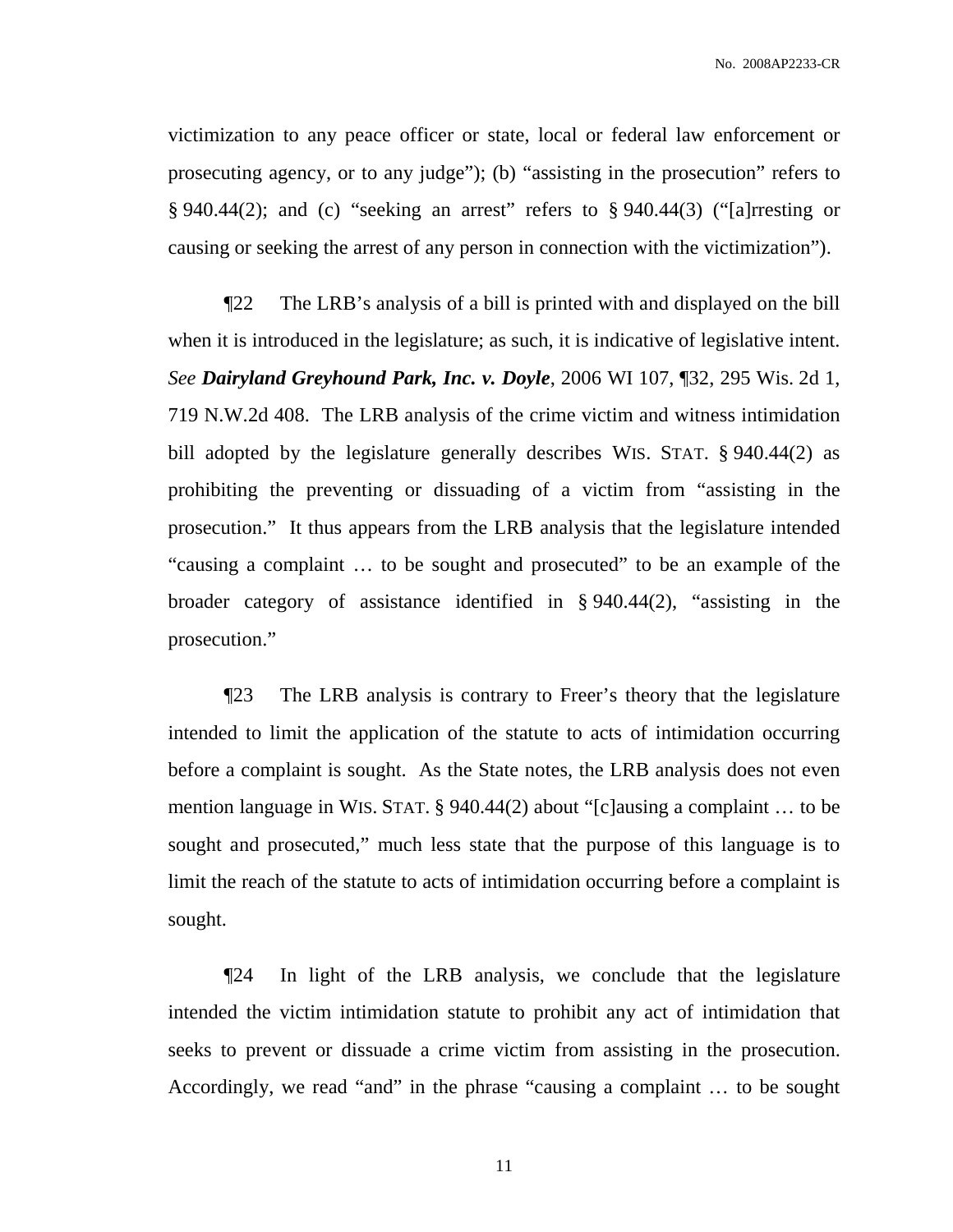and prosecuted and assisting in the prosecution thereof" in the disjunctive, and thereby conclude that WIS. STAT. § 940.44(2) prohibits knowingly or maliciously preventing or dissuading a crime victim from providing *any one or more* of the following forms of assistance to prosecutors: (1) causing a complaint, indictment or information to be sought; (2) causing a complaint to be prosecuted; or (3) assisting in the prosecution.

¶25 Freer argues that this interpretation is contrary to the rule of lenity, which holds that when the meaning of a criminal statute is in doubt, it should be interpreted in favor of the accused, *see State v. Cole*, 2003 WI 59, ¶13, 262 Wis. 2d 167, 663 N.W.2d 700, and contrary to the general rule that penal statutes are to be construed strictly to safeguard the defendant's rights, *see State v. Kittilstad*, 231 Wis. 2d 245, 266-67, 603 N.W.2d 732 (1999). We reject both arguments.

¶26 The rule of lenity comes into play only when a court is unable to clarify the intent of the legislature, *see Cole*, 262 Wis. 2d 167, ¶67, and we have clarified the legislative intent of WIS. STAT. § 940.44(2) by examining its legislative history. The related rule of strict construction of penal statutes "cannot be used to circumvent the purpose of the statute," *Kittilstad*, 231 Wis. 2d at 267, and application of the rule in this case would circumvent the legislative purpose of  $§ 940.44(2).$ <sup>5</sup>

<sup>&</sup>lt;sup>5</sup> In his reply brief, Freer argues that, even under the State's construction of WIS. STAT. § 940.44(2), he is entitled to a new trial on the basis that the complaint and amended complaint alleged only that he attempted to dissuade Loon "from causing a complaint to be sought and prosecuted, contrary to sec.  $940.44(2)$ ," and not that he attempted to dissuade Loon from assisting in the prosecution. Because Freer failed to make this argument in his brief-in-chief, thus denying the State the opportunity to respond, we conclude that he has waived this argument. *See Ash* (continued)